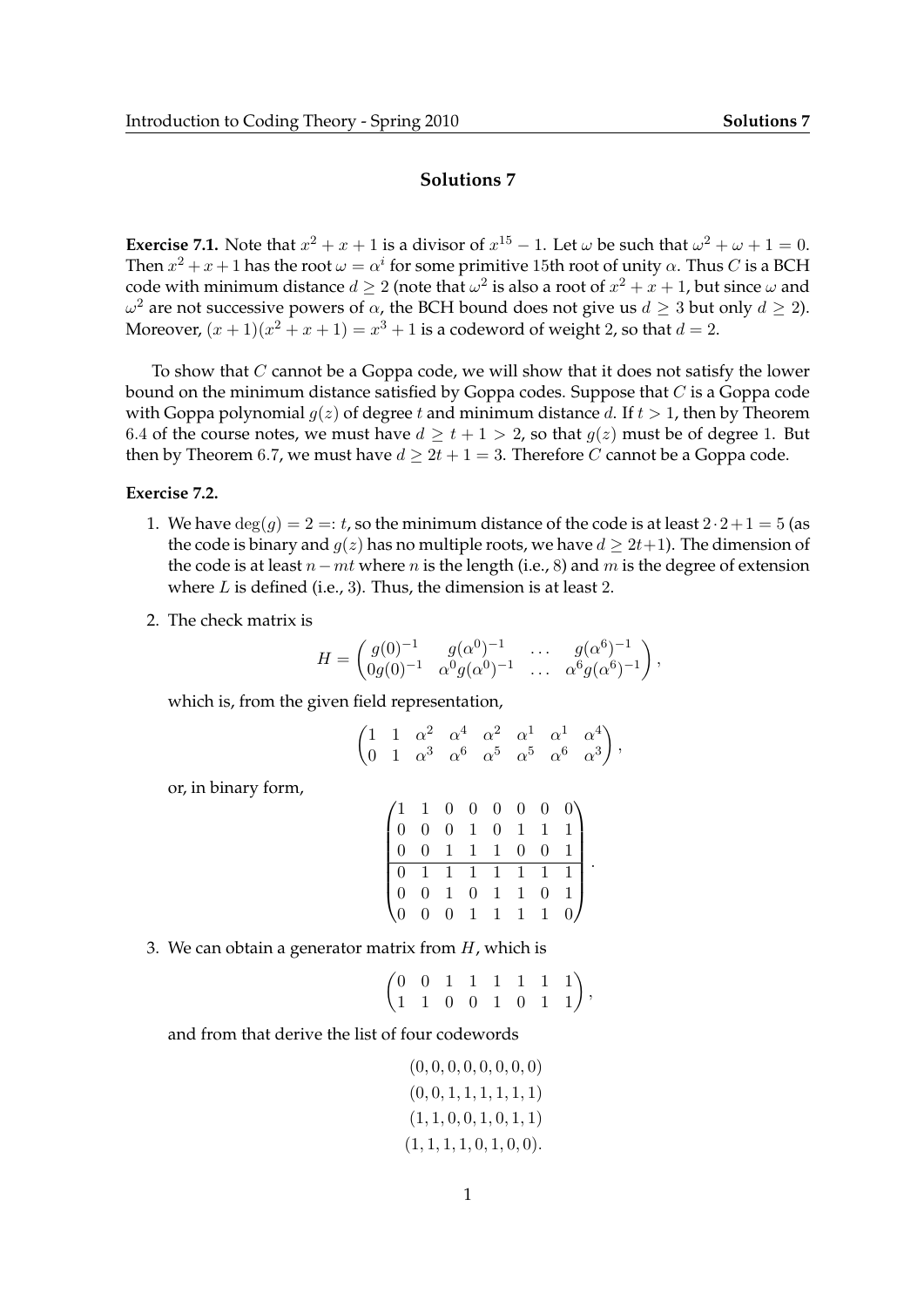## **Exercise 7.3.**

First note that we have implicitely assumed in the problem statement that  $n$  is odd. Indeed, there can be no primitive *n*-th root of unity in a field  $\mathbb{F}_{2^m}$  for  $n = 2n'$ . To see this, consider the set of roots of  $x^{2n'} - 1$  in  $\mathbb{F}_{2^m}$ . Since we are working over a field of characteristic 2, we have

$$
(x^{2n'} - 1) = (x^{n'} - 1)^2
$$

so that an *n*-th root of unity is also an  $n'$ -th root of unity and is thus not primitive (its order is less than  $n$ ).

1. The coefficient vector of  $A(z)$  can be written as

$$
\begin{pmatrix}\nA_0 \\
A_{-1} \\
\vdots \\
A_{-(n-1)}\n\end{pmatrix} = \begin{pmatrix}\n1 & 1 & \cdots & 1 \\
1 & \alpha^{-1} & \cdots & \alpha^{-(n-1)} \\
\vdots & \vdots & \ddots & \vdots \\
1 & \alpha^{-(n-1)} & \cdots & \alpha^{-(n-1)(n-1)}\n\end{pmatrix} \begin{pmatrix}\na_0 \\
a_1 \\
\vdots \\
a_{n-1}\n\end{pmatrix}
$$
\n(1)

and then the coefficient vector of the transformation  $\sum_{i=0}^{n-1} A(\alpha^i) x^i$  is defined by the product

$$
\begin{pmatrix}\n1 & 1 & \dots & 1 \\
1 & \alpha^1 & \dots & \alpha^{(n-1)} \\
\vdots & \vdots & \ddots & \vdots \\
1 & \alpha^{(n-1)} & \dots & \alpha^{(n-1)(n-1)}\n\end{pmatrix}\n\begin{pmatrix}\nA_0 \\
A_{-1} \\
\vdots \\
A_{-(n-1)}\n\end{pmatrix}
$$

Thus in order to show that this produces  $a(x)/n$ , it is sufficent to verify that

$$
\begin{pmatrix}\n1 & 1 & \dots & 1 \\
1 & \alpha^{-1} & \dots & \alpha^{-(n-1)} \\
\vdots & \vdots & \ddots & \vdots \\
1 & \alpha^{-(n-1)} & \dots & \alpha^{-(n-1)(n-1)}\n\end{pmatrix}\n\begin{pmatrix}\n1 & 1 & \dots & 1 \\
1 & \alpha^{1} & \dots & \alpha^{(n-1)} \\
\vdots & \vdots & \ddots & \vdots \\
1 & \alpha^{(n-1)} & \dots & \alpha^{(n-1)(n-1)}\n\end{pmatrix} = nI_n.
$$

The entry at position  $(i + 1, j + 1)$  of the product on the left hand side is

$$
\sum_{k=0}^{n-1} \alpha^{ik} \alpha^{-jk} = \sum_{k=0}^{n-1} \alpha^{(i-j)k} = \begin{cases} n & \text{if } i-j=0, \\ 0 & \text{otherwise.} \end{cases}
$$

Thus

$$
a(x) = \frac{1}{n} \sum_{i=0}^{n-1} A(\alpha^i) x^i = \sum_{i=0}^{n-1} A(\alpha^i) x^i.
$$

- 2. This is a direct corollary of the previous part.
- 3. In the definition of  $R_a(z)$ , multiply both sides by  $(z^n + 1)$  and observe that  $(z^n + 1) =$  $(z+1)(z+\alpha)\cdots(z+\alpha^{n-1}).$
- 4. The left hand side has degree n while the right hand side has degree less than n. Thus, the equivalence holds iff

$$
z^{n} + 1 + z \prod_{j \neq i} (z + \alpha^{j}) = \sum_{j=0}^{n-1} \alpha^{-ij} z^{j}.
$$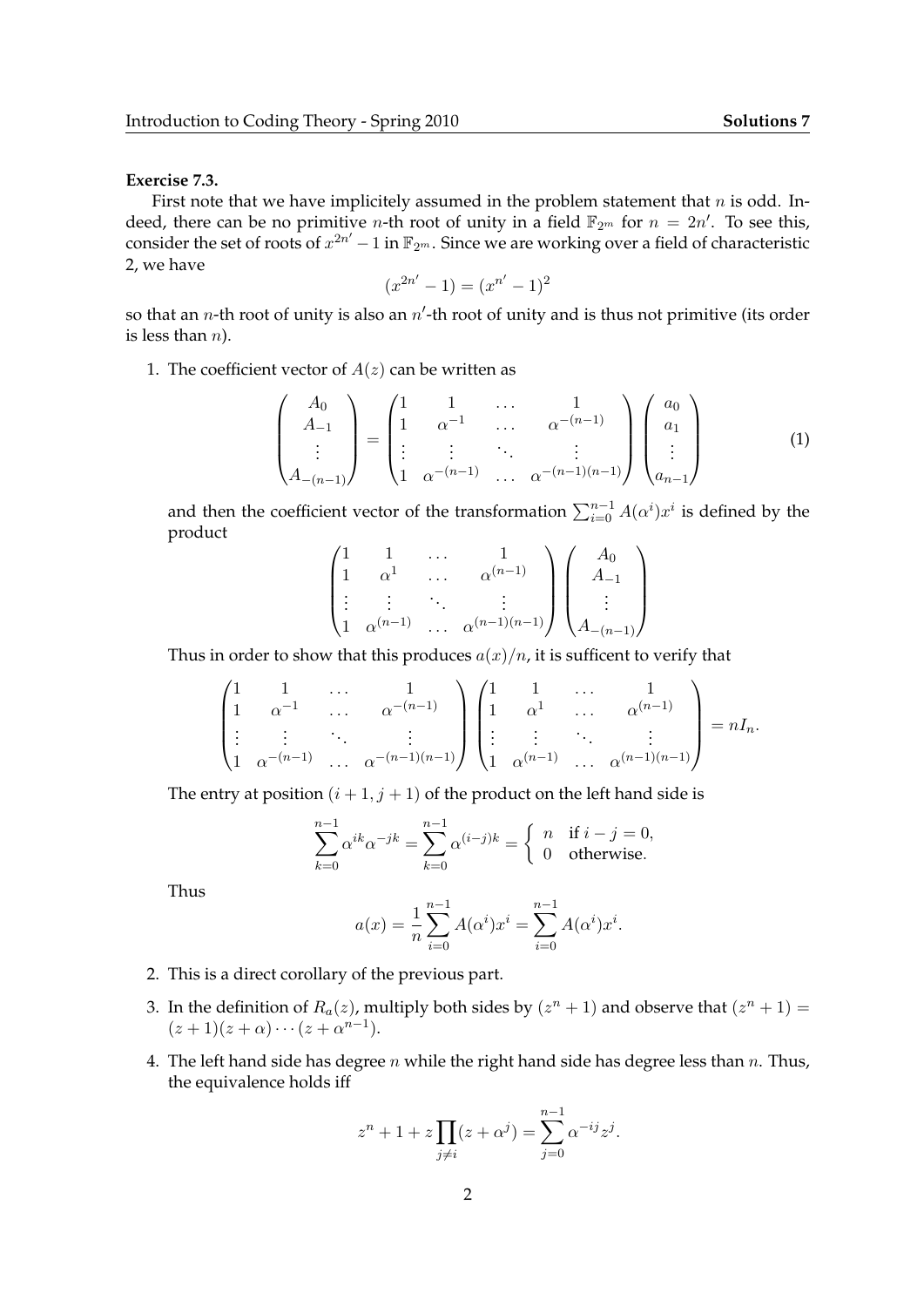Now we multiply both sides by  $z+\alpha^i$  to obtain the equation

$$
\alpha^{i}(z^{n}+1) = (z+\alpha^{i})\sum_{j=0}^{n-1} \alpha^{-ij} z^{j}.
$$

But the right hand side simplifies to

$$
(z+\alpha^i)\frac{1+\alpha^{-in}z^n}{1+\alpha^{-i}z} = (z+\alpha^i)\frac{\alpha^i(1+z^n)}{\alpha^i+z} = \alpha^i(1+z^n).
$$

which proves the identity.

5. By part 3 we have

$$
z(z^{n} + 1)R_{a}(z) = \sum_{i=0}^{n-1} a_{i}z \prod_{j \neq i} (z + \alpha^{j}),
$$

which, combined with part 4, gives

$$
z(z^{n}+1)R_{a}(z) \equiv \sum_{i=0}^{n-1} a_{i} \sum_{j=0}^{n-1} \alpha^{-ij} z^{j} \pmod{z^{n}+1},
$$

but the right hand side is  $A(z)$ .

6. We know that  $(a_0, \ldots, a_{n-1})$  is a codeword iff  $R_a(z) \equiv 0 \mod g(z)$ . Since  $g(z)$  does not have any  $\alpha^i$  as a root, it is relatively prime with  $z^n+1$ . Thus  $(a_0,\ldots,a_{n-1})$  is a codeword iff  $R_a(z)(z^n + 1) \equiv 0 \mod g(z)$ . Also,  $1/z \equiv z^{n-1} \mod (z^n + 1)$ . This combined with the previous part shows the claim.

## **Exercise 7.4.**

1. The coefficient vector of  $A(\alpha z)$  is  $(\alpha^0 A_0, \alpha^1 A_{-1}, \dots, \alpha^{n-1} A_{-(n-1)})$ , and similar to (1), this is given by the transformation

$$
\begin{pmatrix}\nA_0 \\
\alpha A_{-1} \\
\vdots \\
\alpha^{n-1} A_{-(n-1)}\n\end{pmatrix} = \begin{pmatrix}\n1 & 1 & \dots & 1 \\
\alpha & 1 & \dots & \alpha^{-(n-2)} \\
\vdots & \vdots & \ddots & \vdots \\
\alpha^{n-1} & 1 & \dots & \alpha^{-(n-2)(n-1)}\n\end{pmatrix} \begin{pmatrix}\na_0 \\
a_1 \\
\vdots \\
a_{n-1}\n\end{pmatrix}
$$

But this is the same as applying the transformation in (1) on a cyclic shift of  $(a_0, \ldots, a_{n-1})$ , which implies that  $A'(z) = A(\alpha z)$ .

2. Becuase  $(a_0, \ldots, a_{n-1})$  has even weight,  $A_0 = \sum_{i=0}^{n-1} a_i = 0$  and thus  $A(z)$  is divisible by z, and the remainder of  $A(z)/z$  by  $z<sup>n</sup> + 1$  is exactly the polynomial  $A(z)/z$ . Now we can use the result in the last part of the previous exercise to show that  $A(z)/z \equiv 0$ mod  $q(z)$ .